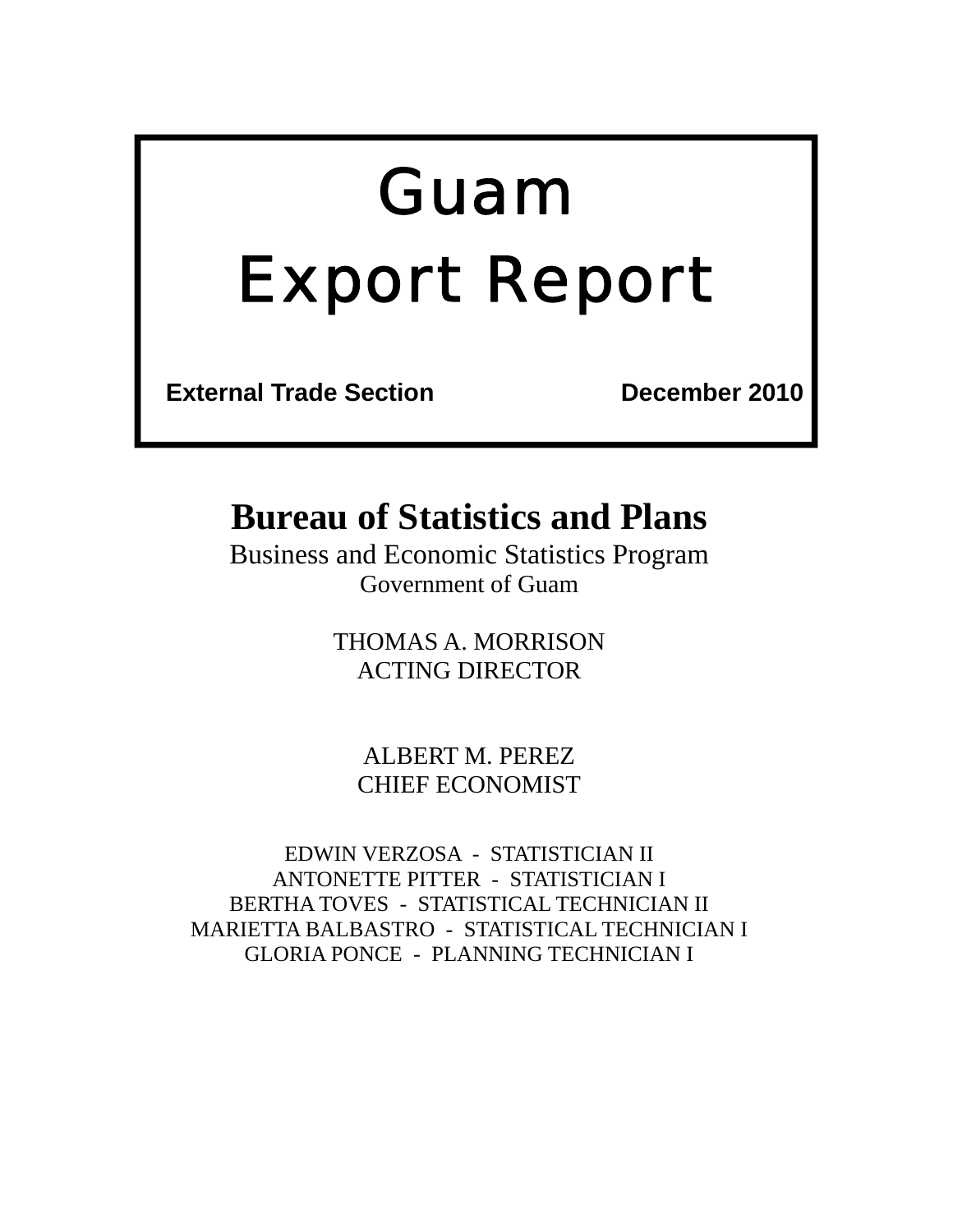*What is a Guam export?* It is something intended for sale or trade originating on Guam that is shipped from Guam to the United States or a foreign country. Agents from the Guam Customs and Quarantine Agency (GCQA) process exports at its service centers located at the Port Authority of Guam and Guam International Airport. The commodities reported herein are for re-sale, thus excludes the military, government, promotional and personal items.

The U.S. government adopted the Harmonized System on January 1, 1989, as the direct basis for its new export and import classification systems. Guam, as well as most of the nations of the world, adopted this system on January 1, 1988. Commodities exported from Guam are identified by its commodity classification code on the shipper's export declaration form. Other information, such as the commodities trade name, U.S. dollar value and its volume based on an international standard of measurement are required prior to export.

The promulgated administrative rules and regulations as authorized by Title VLIV, Chapter 1, §47064 GCA now rests with the Bureau of Statistics and Plans. The Bureau, as mandated by Public Laws No. 20-147 and 26-76, shall conduct, or cause to be conducted, investigations, studies, surveys, research and analysis relating to physical, human, social, and economic development of Guam and to publish the results. These rules and regulations concern the collecting of socio-economic information from businesses and individuals.

The Bureau of Statistics and Plans is using the established simplified Harmonized System as adopted by the former Department of Commerce. All documents submitted to the Guam Customs and Quarantine Agency for release of cargo must contain information as outlined in §3005.1, 3005.2 and 3005.3 of the former Department of Commerce Administrative Rules and Regulations. Section 3005.1 defines imports and exports of goods and sets up guidelines to insure certain information is included on each official import and export document.

This report, with abbreviated Harmonized Classification Codes and better defined commodity descriptions, contains the value of exports on a quarterly basis of the calendar year, the top 20 export commodities, export value by country of destination as well as the percent distributions by commodity group. Over the past 3-years exports codified have ranged from \$53 to 105 Million.

Please see http://www.bsp.guam.gov/ for External Trade Historical Data, and http://www.pifsc.noaa.gov/wpacfin/guam/doc/pages/gdoc\_data\_menu.php for Guam's fishery transshipment statistics information.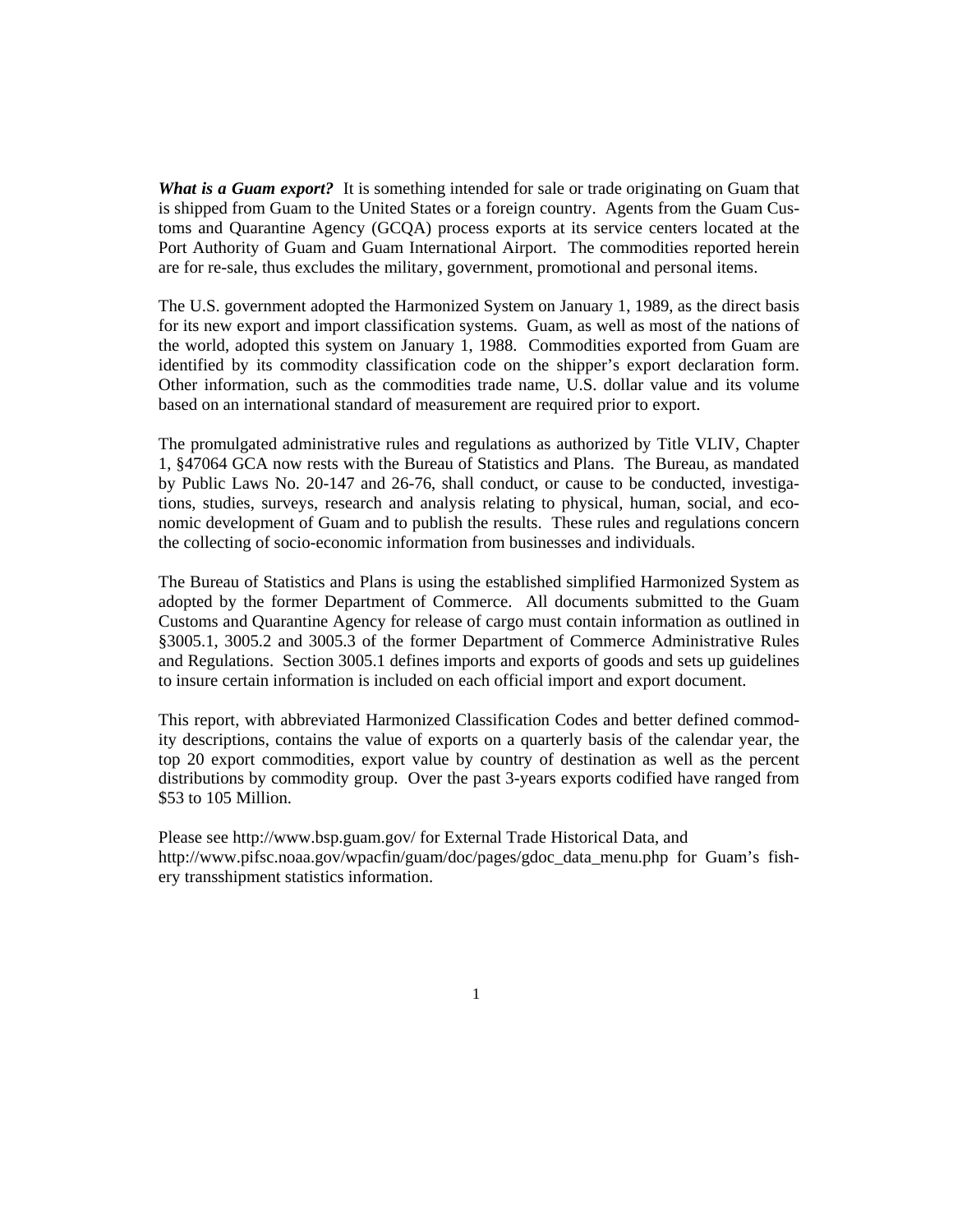#### **GUAM EXPORT DATA** Table 1

|      | <b>CODESCOMMODITY GROUP</b>                               |                 | <b>Percent of</b>     |
|------|-----------------------------------------------------------|-----------------|-----------------------|
|      |                                                           | <b>DEC 2010</b> | <b>Total/Subtotal</b> |
|      | <b>FOOD &amp; NON-ALCOHOLIC BEVERAGES</b>                 | \$2,328,333     | 24.15%                |
| 0201 | Meat and Edible Meat Offal                                | 16,365          | 0.70%                 |
|      | 0207 Meat and Edible Offal of Poultry                     | 71,725          | 3.08%                 |
|      | 0302 Fish, Chilled, Fresh, Frozen, Dried & Salted         | 2,171,714       | 93.27%                |
|      | 0402 Milk and Cream, Containing Sugar                     | 2,625           | 0.11%                 |
|      | 1605 Crustaceans, Mollusks & Aquatic Invertebrates        | 2,990           | 0.13%                 |
|      | 1806 Chocolate & Other Food Preparations Containing Cocoa | 16,618          | 0.71%                 |
|      | 2201 Water, not Containing Sugar                          | 2,682           | 0.12%                 |
|      | 2202 Water, Containing Sugar                              | 43,614          | 1.87%                 |
|      | <b>ALCOHOLIC BEVERAGES</b>                                | \$263,889       | 2.74%                 |
|      | 2203 Beer Made From Malt                                  | 218,001         | 82.61%                |
|      | 2208 Ethyl Alcohol, Undenatured, Liqueurs & Other         | 45,888          | 17.39%                |
|      | <b>TRANSPORTATION AND PARTS</b>                           | \$3,691,641     | 38.29%                |
|      | 4011 New Pneumatic Tires or Rubber                        | 32,360          | 0.88%                 |
|      | 8703 Motor Cars Designed for Transport of Persons         | 3,642,831       | 98.68%                |
|      | 8704 Vehicles for Transport of Goods                      | 9,350           | 0.25%                 |
|      | 8716 Tractors                                             | 7,100           | 0.19%                 |
|      | <b>HOME APPLIANCES, EQUIPMENT &amp; OTHERS</b>            | \$432,135       | 4.48%                 |
|      | 8516 Stoves, Ranges & Other Electric Appliances           | 200,000         | 46.28%                |
|      | 9004 Spectacles, Goggles, Frames & Mountings              | 5,786           | 1.34%                 |
|      | 9101 Wrist-Watches, Pocket Watches or Other               | 223,709         | 51.77%                |
|      | 9405 Cameras, Flashlights, Lamps & Projectors             | 2,640           | 0.61%                 |
|      | <b>MEN AND WOMEN APPAREL</b>                              | \$12,206        | 0.13%                 |
|      | 6203 Suits, Ensembles, Jackets for Boys                   | 12,206          | 100.00%               |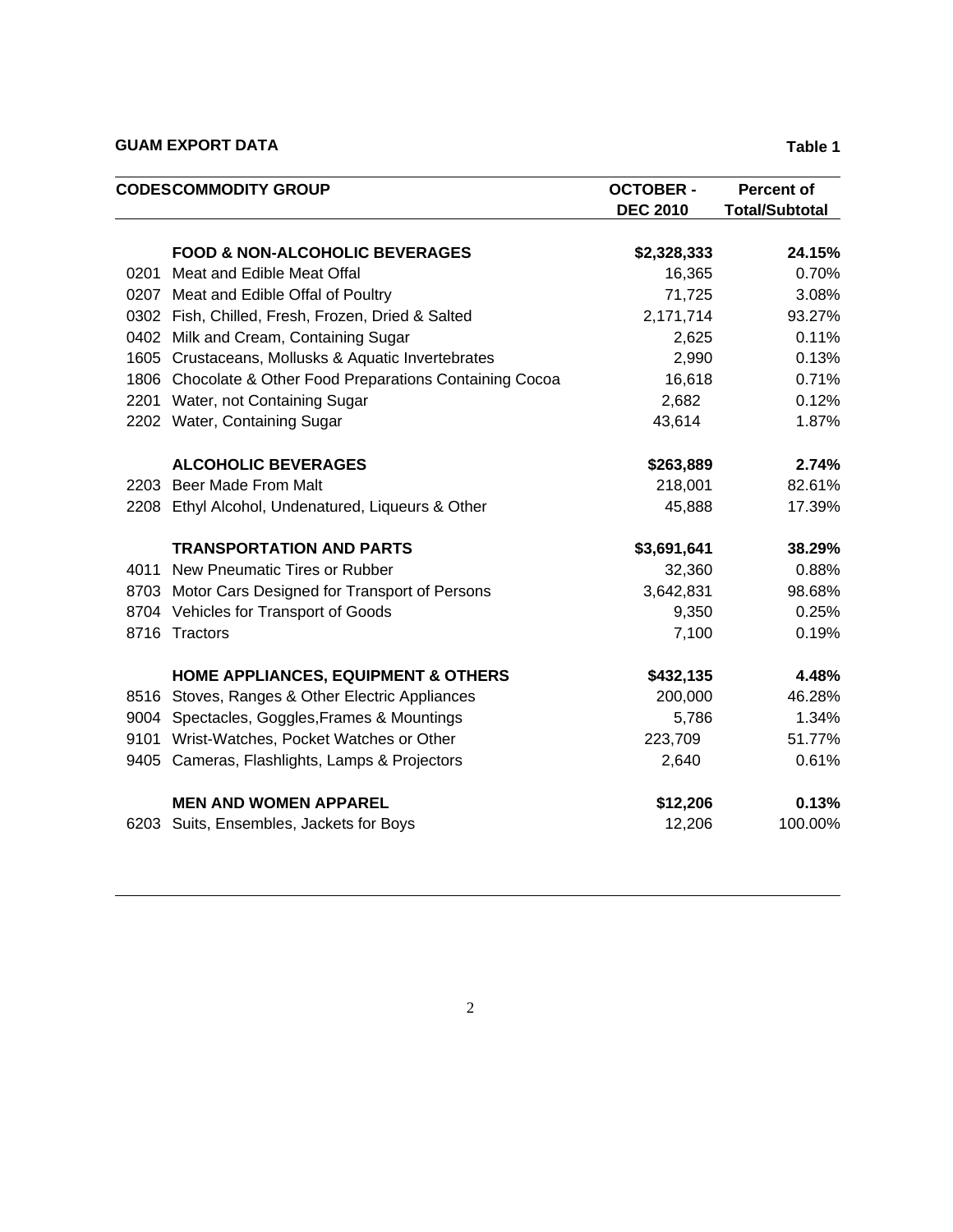#### **GUAM EXPORT DATA** Table 1

| <b>CODES COMMODITY GROUP</b> |                                                       | <b>OCTOBER -</b> | <b>Percent of</b>     |  |
|------------------------------|-------------------------------------------------------|------------------|-----------------------|--|
|                              |                                                       | <b>DEC 2010</b>  | <b>Total/Subtotal</b> |  |
|                              | <b>PLASTICS LEATHERS &amp; PAPERS</b>                 | \$759,898        | 7.88%                 |  |
| 4100                         | <b>Raw Hides and Skins</b>                            | 55,665           | 7.33%                 |  |
| 4202                         | Trunks, Suitcases and other Similar Bags              | 192,895          | 25.38%                |  |
| 4203                         | Articles of Apparel, Clothing Accessories, or Leather | 138,347          | 18.21%                |  |
| 4700                         | Pulp of Wood or other Fibrous Cellulosic Materials    | 8,098            | 1.07%                 |  |
| 4818                         | Paper Towels, Toilet Paper or Napkins                 | 144,504          | 19.02%                |  |
| 4819                         | Carton Boxes of Paper                                 | 126,585          | 16.66%                |  |
| 6402                         | Footwear of Rubber or Plastics                        | 93,804           | 12.34%                |  |
|                              | <b>CONSTRUCTION MATERIALS</b>                         | \$820,839        | 8.51%                 |  |
| 2710                         | <b>Petroleum Oils and Gases</b>                       | 150,675          | 18.36%                |  |
| 3208                         | Paints & Varnishes                                    | 4,875            | 0.59%                 |  |
|                              | 3800 Odoriferous Substances & Mixtures                | 26,300           | 3.20%                 |  |
| 3917                         | Tubes, Pipes, Hoses & Fittings of Plastics            | 2,785            | 0.34%                 |  |
| 4407                         | Wood Sawn or Chipped Lengthwise                       | 8,900            | 1.08%                 |  |
| 7200                         | Iron and Steel                                        | 189,675          | 23.11%                |  |
|                              | 7308 Structures of Iron or Steel                      | 115,800          | 14.11%                |  |
| 7602                         | Aluminum Waste, Scraps, Tubes or Fittings             | 276,485          | 33.68%                |  |
| 8200                         | <b>Machine Tools</b>                                  | 22,344           | 2.72%                 |  |
| 8485                         | Nuclear Reactor, Boilers, Machinery and Mechanical    | 23,000           | 2.80%                 |  |
|                              | <b>OTHER EXPORTS</b>                                  | \$1,332,939      | 13.82%                |  |
| 2402                         | Tobacco, Cigars, Cigarettes & Cigarillos              | 531,004          | 39.84%                |  |
| 2403                         | Manufactured Tobacco & Tobacco Substitute             | 4,050            | 0.30%                 |  |
| 7113                         | Jewelry Articles of Precious Metal                    | 778,512          | 58.41%                |  |
| 8471                         | <b>Automatic Data Processing Machines</b>             | 19,373           | 1.45%                 |  |
|                              |                                                       |                  |                       |  |

**Grand Total \$9,641,880**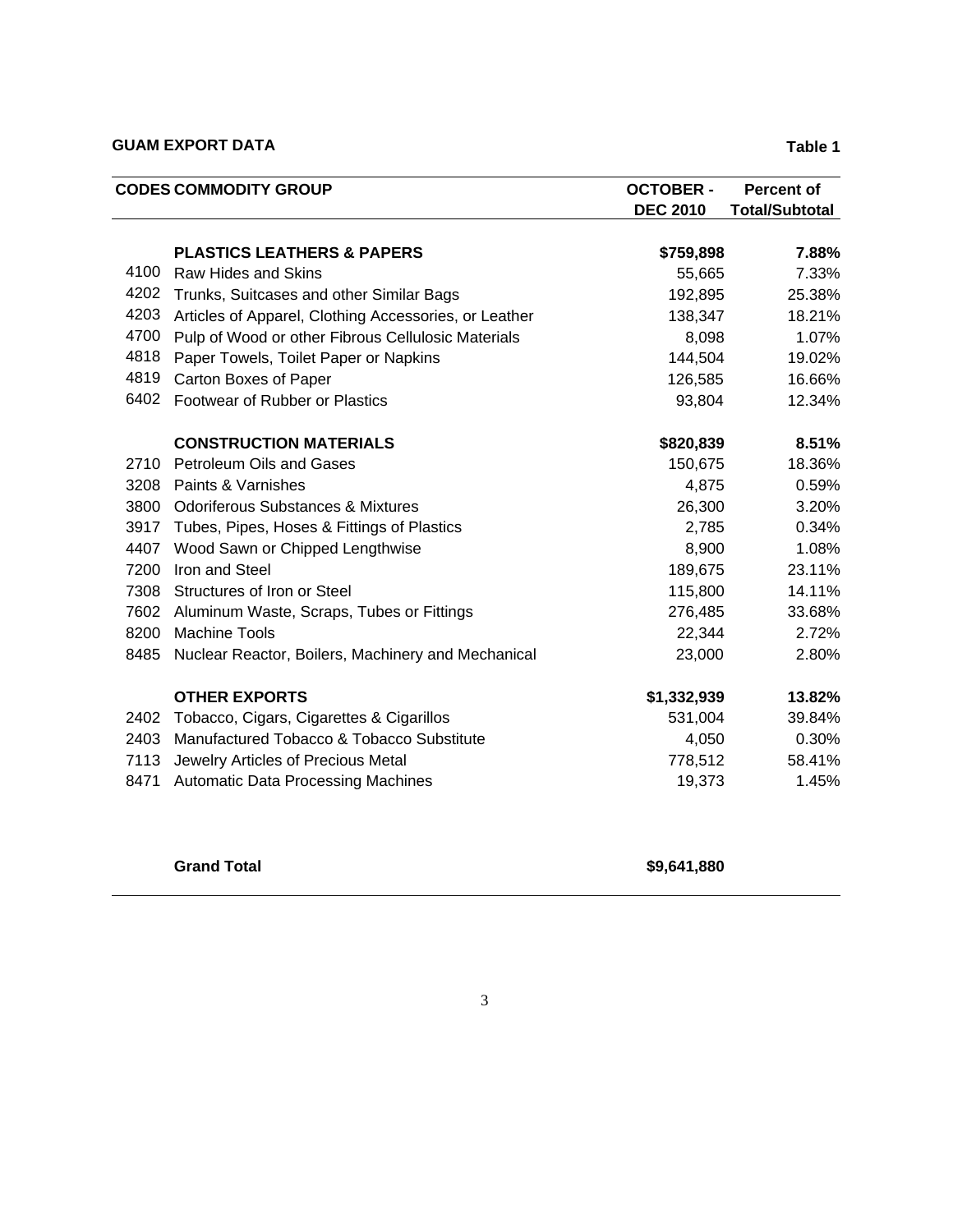| Table 2     |                                                       |           |                |
|-------------|-------------------------------------------------------|-----------|----------------|
| <b>CODE</b> | <b>Top 20 Commodities</b>                             | 2009      | <b>Percent</b> |
|             | <b>October to December</b>                            | (Dollars) | of Total       |
| 8703        | Motor Cars Designed for Transport of Persons          | 3,642,831 | 37.78%         |
| 0302        | Fish, Chilled, Fresh, Frozen, Dried & Salted          | 2,171,714 | 22.52%         |
| 7113        | Jewelry Articles of Precious Metal                    | 778,512   | 8.07%          |
| 2402        | Tobacco, Cigars, Cigarettes & Cigarillos              | 531,004   | 5.51%          |
| 7602        | Aluminum Waste, Scraps, Tubes or Fittings             | 276,485   | 2.87%          |
| 9101        | Wrist-Watches, Pocket Watches or Other                | 223,709   | 2.32%          |
| 2203        | Beer Made From Malt                                   | 218,001   | 2.26%          |
| 8516        | Stoves, Ranges & Other Electric Appliances            | 200,000   | 2.07%          |
| 4202        | Trunks, Suitcases and other Similar Bags              | 192,895   | 2.00%          |
| 7200        | Iron and Steel                                        | 189,675   | 1.97%          |
| 2710        | <b>Petroleum Oils and Gases</b>                       | 150,675   | 1.56%          |
| 4818        | Paper Towels, Toilet Paper or Napkins                 | 144,504   | 1.50%          |
| 4203        | Articles of Apparel, Clothing Accessories, or Leather | 138,347   | 1.43%          |
| 4819        | Carton Boxes of Paper                                 | 126,585   | 1.31%          |
| 7308        | Structures of Iron or Steel                           | 115,800   | 1.20%          |
| 6402        | <b>Footwear of Rubber or Plastics</b>                 | 93,804    | 0.97%          |
| 0207        | Meat and Edible Offal of Poultry                      | 71,725    | 0.74%          |
| 4100        | <b>Raw Hides and Skins</b>                            | 55,665    | 0.58%          |
| 2208        | Ethyl Alcohol, Undenatured, Liqueurs & Other          | 45,888    | 0.48%          |
| 2202        | Water, Containing Sugar                               | 43,614    | 0.45%          |
|             | <b>All Others</b>                                     | 230,447   | 2.39%          |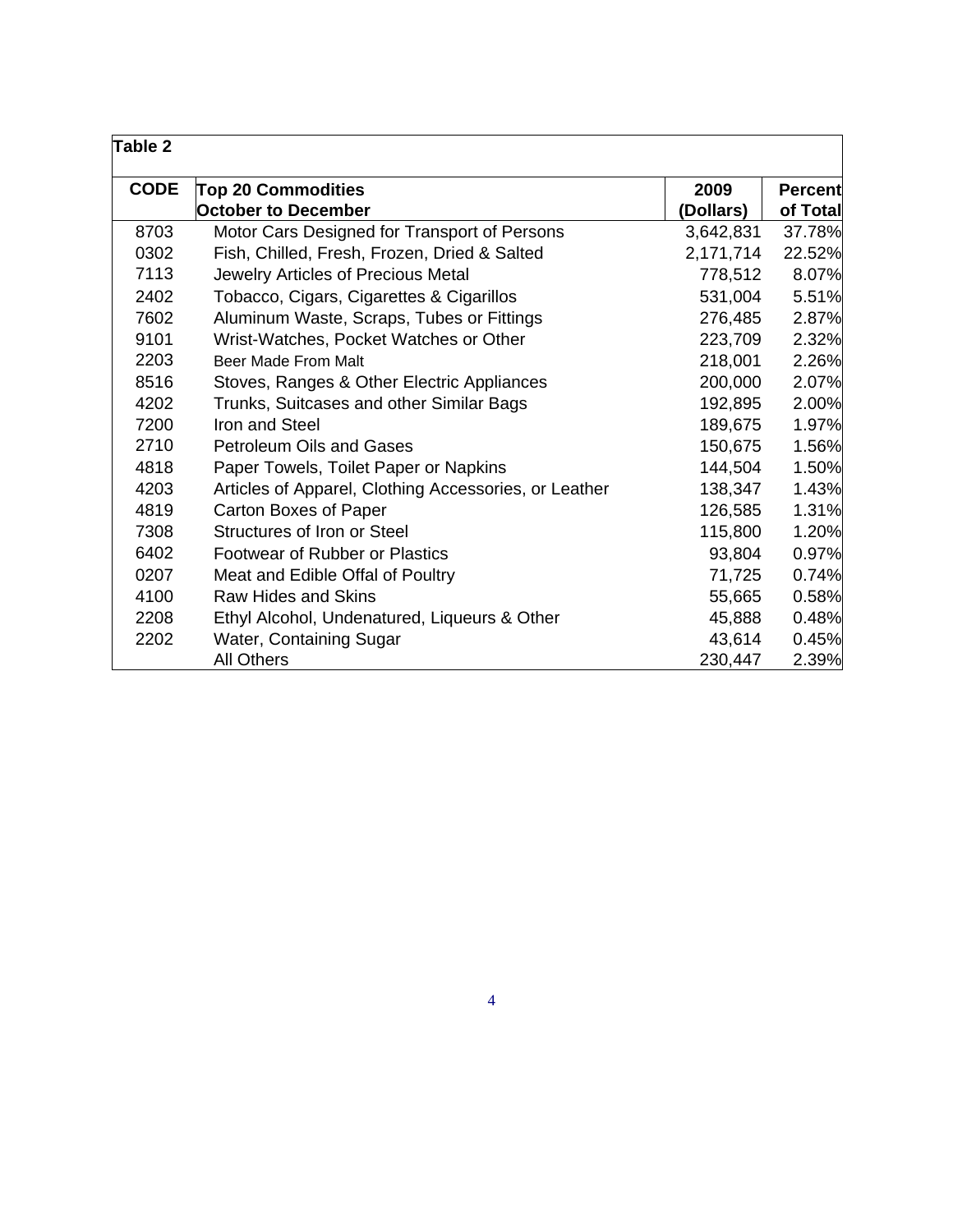| Table 3                               |           |                            |  |  |
|---------------------------------------|-----------|----------------------------|--|--|
| <b>October to December</b>            | 2010      | <b>Percent</b><br>of Total |  |  |
| <b>By Country of Destination</b>      | (Dollars) |                            |  |  |
|                                       |           |                            |  |  |
| Japan                                 | 2,820,149 | 29.25%                     |  |  |
| <b>Federated States of Micronesia</b> | 1,596,173 | 16.55%                     |  |  |
| Germany                               | 1,431,474 | 14.85%                     |  |  |
| Hong Kong                             | 1,190,153 | 12.34%                     |  |  |
| Philippines                           | 929,023   | 9.64%                      |  |  |
| China                                 | 430,705   | 4.47%                      |  |  |
| Korea                                 | 300,590   | 3.12%                      |  |  |
| Palau                                 | 285,746   | 2.96%                      |  |  |
| Singapore                             | 255,574   | 2.65%                      |  |  |
| Russia                                | 123,548   | 1.28%                      |  |  |
| <b>Northern Marianas Islands</b>      | 99,068    | 1.03%                      |  |  |
| Spain                                 | 91,449    | 0.95%                      |  |  |
| Switzerland                           | 42,831    | 0.44%                      |  |  |
| <b>Marshall Islands</b>               | 39,611    | 0.41%                      |  |  |
| France                                | 5,786     | 0.06%                      |  |  |